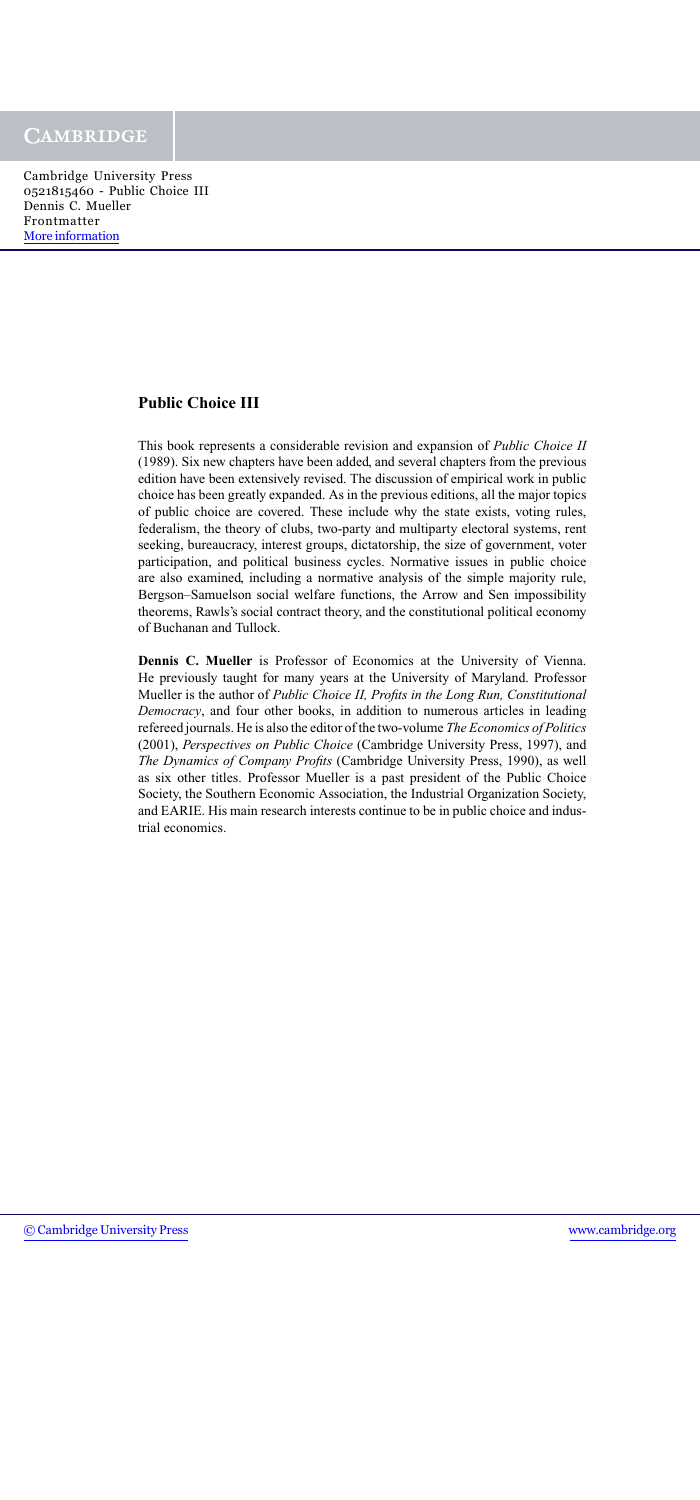# **Public Choice III**

DENNIS C. MUELLER *University of Vienna*

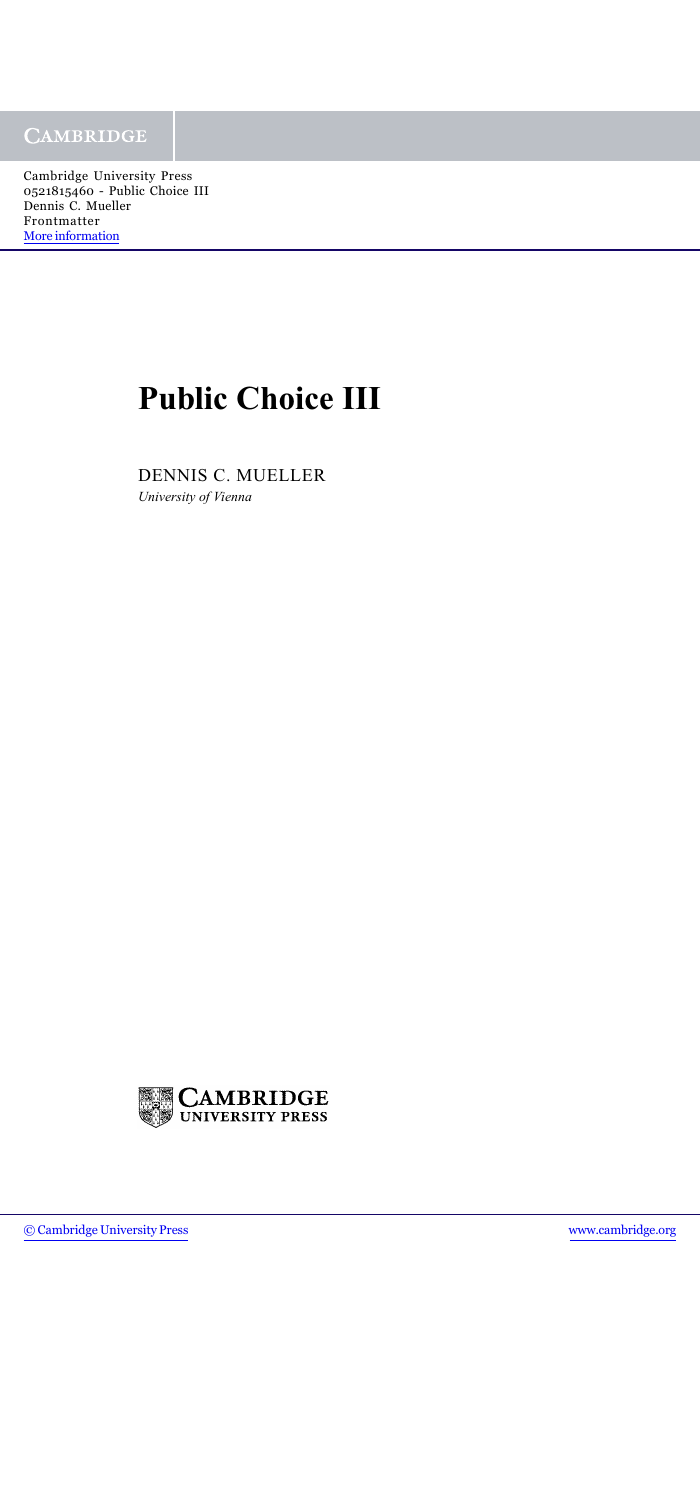> PUBLISHED BY THE PRESS SYNDICATE OF THE UNIVERSITY OF CAMBRIDGE The Pitt Building, Trumpington Street, Cambridge, United Kingdom

CAMBRIDGE UNIVERSITY PRESS The Edinburgh Building, Cambridge CB2 2RU, UK 40 West 20th Street, New York, NY 10011-4211, USA 477 Williamstown Road, Port Melbourne, VIC 3207, Australia Ruiz de Alarcón 13, 28014 Madrid, Spain Dock House, The Waterfront, Cape Town 8001, South Africa

http://www.cambridge.org

<sup>C</sup> Dennis C. Mueller 2003

This book is in copyright. Subject to statutory exception and to the provisions of relevant collective licensing agreements, no reproduction of any part may take place without the written permission of Cambridge University Press.

First published 2003

Printed in the United States of America

*Typeface* Times New Roman PS 11/13 pt. *System* LATEX 2<sub>ε</sub> [TB]

*A catalog record for this book is available from the British Library.*

*Library of Congress Cataloging in Publication Data*

Public choice III / Dennis C. Mueller. p. cm.

Includes bibliographical references and index. ISBN 0-521-81546-0 – ISBN 0-521-89475-1 (pbk.) 1. Elections. 2. Democracy. 3. Social choice. 4. Welfare economics. 5. State, The. JF1001 .M78 2002 320 – dc21 2002022287

ISBN 0521 81546 0hardback ISBN 0521 89475 1 paperback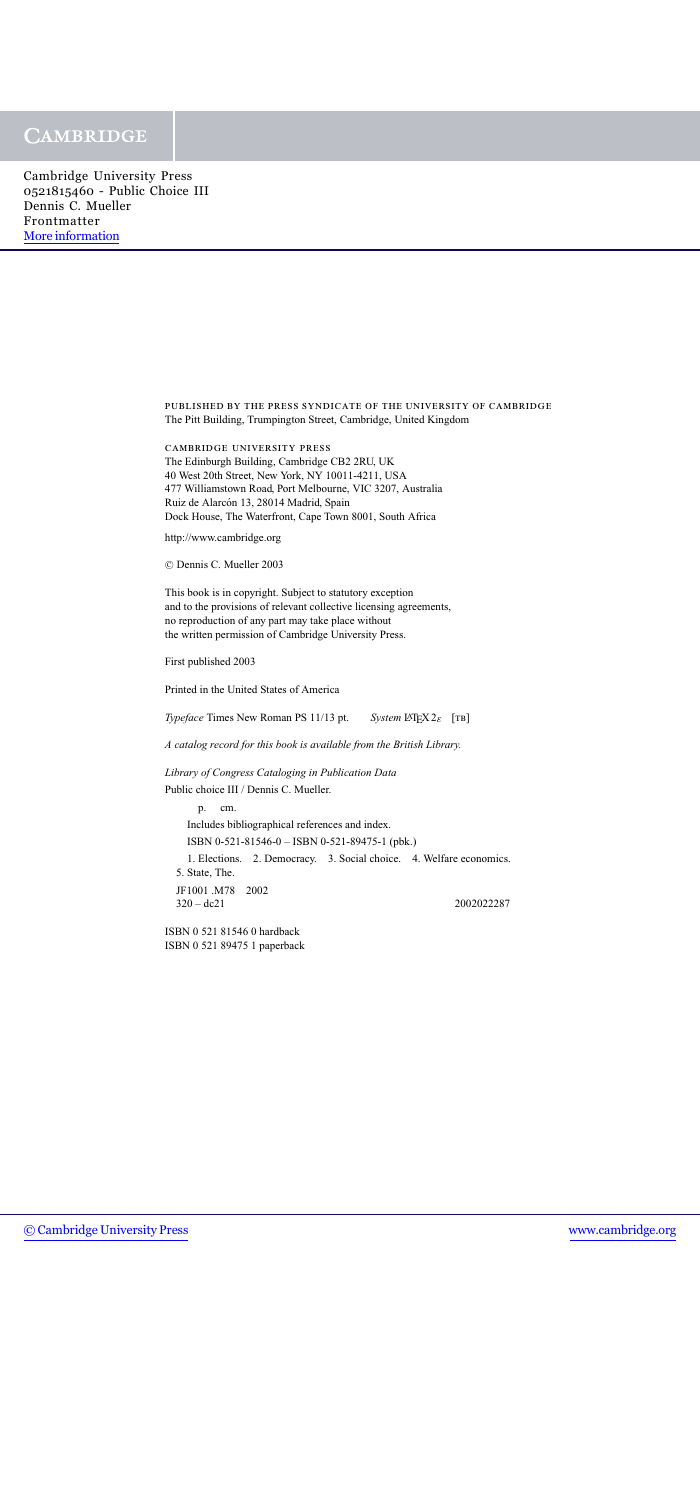*To Adrienne, Holly, Jacob, and Laurence*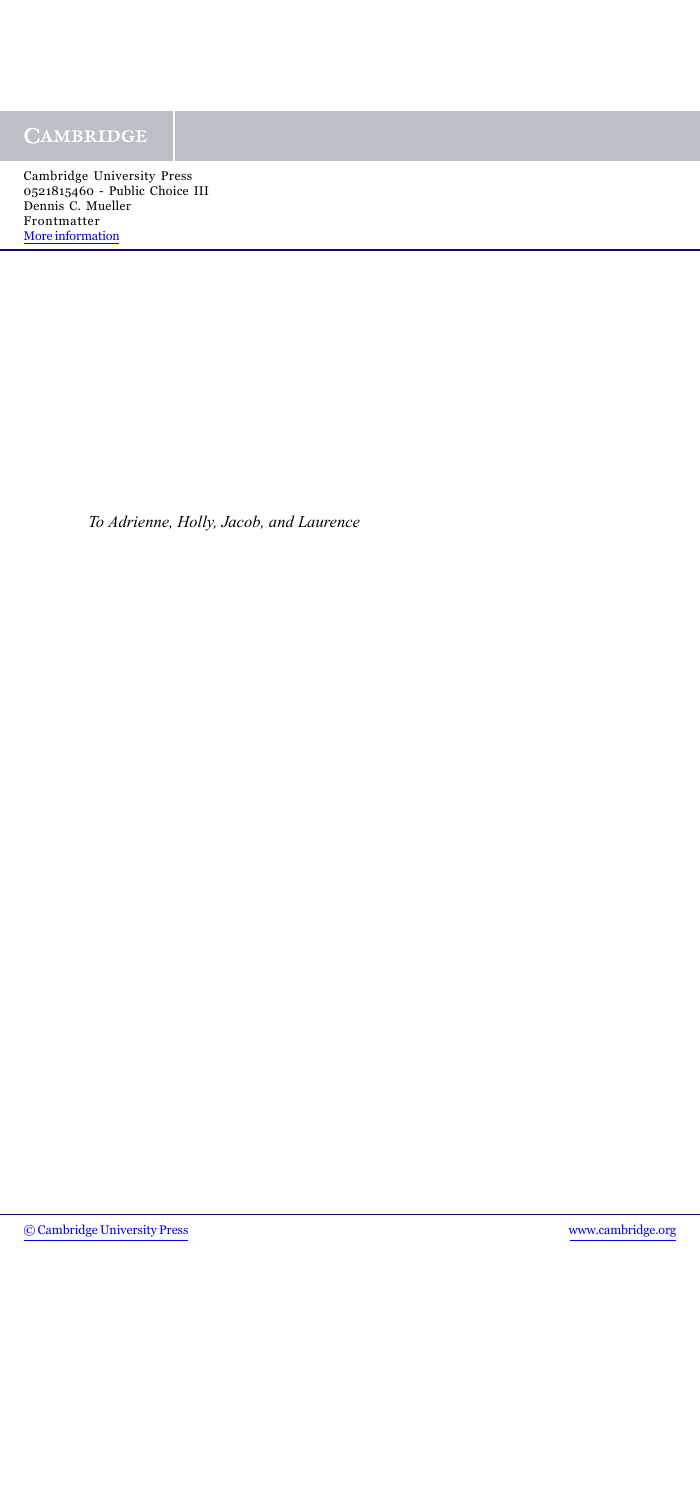## **Contents**

| Introduction<br>1<br>1<br>Part I Origins of the state<br>The reason for collective choice - allocative efficiency<br>9<br>2<br>9<br>Public goods and prisoners' dilemmas<br>2.1<br>Coordination games<br>14<br>2.2<br>Public goods and chickens<br>16<br>2.3<br>2.4* Voluntary provision of public goods with constant returns to scale<br>18<br>2.5* Voluntary provision of public goods with varying supply technologies<br>22<br>2.6<br>Externalities<br>25<br>2.7 The Coase theorem<br>27<br>2.8 Coase and the core<br>30<br>32<br>2.9<br>A generalization of the Coase theorem<br>2.10 Does the Coase theorem hold without predefined property rights?<br>34<br>35<br>2.11 Externalities with large numbers of individuals<br>2.12 Externalities with large numbers of individuals $-$ a second time<br>39<br>2.13 Experimental results in the voluntary provision of public goods<br>40<br>The reason for collective choice – redistribution<br>44<br>3<br>Redistribution as insurance<br>3.1<br>45<br>47<br>3.2<br>Redistribution as a public good<br>Redistribution to satisfy fairness norms<br>49<br>3.3<br>Redistribution to improve allocative efficiency<br>51<br>3.4<br>53<br>3.5<br>Redistribution as taking<br>Income transfers in the United States<br>3.6<br>56<br>3.7<br>Redistribution and the distribution of income<br>58 |
|-------------------------------------------------------------------------------------------------------------------------------------------------------------------------------------------------------------------------------------------------------------------------------------------------------------------------------------------------------------------------------------------------------------------------------------------------------------------------------------------------------------------------------------------------------------------------------------------------------------------------------------------------------------------------------------------------------------------------------------------------------------------------------------------------------------------------------------------------------------------------------------------------------------------------------------------------------------------------------------------------------------------------------------------------------------------------------------------------------------------------------------------------------------------------------------------------------------------------------------------------------------------------------------------------------------------------------------------------|
|                                                                                                                                                                                                                                                                                                                                                                                                                                                                                                                                                                                                                                                                                                                                                                                                                                                                                                                                                                                                                                                                                                                                                                                                                                                                                                                                                 |
|                                                                                                                                                                                                                                                                                                                                                                                                                                                                                                                                                                                                                                                                                                                                                                                                                                                                                                                                                                                                                                                                                                                                                                                                                                                                                                                                                 |
|                                                                                                                                                                                                                                                                                                                                                                                                                                                                                                                                                                                                                                                                                                                                                                                                                                                                                                                                                                                                                                                                                                                                                                                                                                                                                                                                                 |
|                                                                                                                                                                                                                                                                                                                                                                                                                                                                                                                                                                                                                                                                                                                                                                                                                                                                                                                                                                                                                                                                                                                                                                                                                                                                                                                                                 |
|                                                                                                                                                                                                                                                                                                                                                                                                                                                                                                                                                                                                                                                                                                                                                                                                                                                                                                                                                                                                                                                                                                                                                                                                                                                                                                                                                 |
|                                                                                                                                                                                                                                                                                                                                                                                                                                                                                                                                                                                                                                                                                                                                                                                                                                                                                                                                                                                                                                                                                                                                                                                                                                                                                                                                                 |
|                                                                                                                                                                                                                                                                                                                                                                                                                                                                                                                                                                                                                                                                                                                                                                                                                                                                                                                                                                                                                                                                                                                                                                                                                                                                                                                                                 |
|                                                                                                                                                                                                                                                                                                                                                                                                                                                                                                                                                                                                                                                                                                                                                                                                                                                                                                                                                                                                                                                                                                                                                                                                                                                                                                                                                 |
|                                                                                                                                                                                                                                                                                                                                                                                                                                                                                                                                                                                                                                                                                                                                                                                                                                                                                                                                                                                                                                                                                                                                                                                                                                                                                                                                                 |
|                                                                                                                                                                                                                                                                                                                                                                                                                                                                                                                                                                                                                                                                                                                                                                                                                                                                                                                                                                                                                                                                                                                                                                                                                                                                                                                                                 |
|                                                                                                                                                                                                                                                                                                                                                                                                                                                                                                                                                                                                                                                                                                                                                                                                                                                                                                                                                                                                                                                                                                                                                                                                                                                                                                                                                 |
|                                                                                                                                                                                                                                                                                                                                                                                                                                                                                                                                                                                                                                                                                                                                                                                                                                                                                                                                                                                                                                                                                                                                                                                                                                                                                                                                                 |
|                                                                                                                                                                                                                                                                                                                                                                                                                                                                                                                                                                                                                                                                                                                                                                                                                                                                                                                                                                                                                                                                                                                                                                                                                                                                                                                                                 |
|                                                                                                                                                                                                                                                                                                                                                                                                                                                                                                                                                                                                                                                                                                                                                                                                                                                                                                                                                                                                                                                                                                                                                                                                                                                                                                                                                 |
|                                                                                                                                                                                                                                                                                                                                                                                                                                                                                                                                                                                                                                                                                                                                                                                                                                                                                                                                                                                                                                                                                                                                                                                                                                                                                                                                                 |
|                                                                                                                                                                                                                                                                                                                                                                                                                                                                                                                                                                                                                                                                                                                                                                                                                                                                                                                                                                                                                                                                                                                                                                                                                                                                                                                                                 |
|                                                                                                                                                                                                                                                                                                                                                                                                                                                                                                                                                                                                                                                                                                                                                                                                                                                                                                                                                                                                                                                                                                                                                                                                                                                                                                                                                 |
|                                                                                                                                                                                                                                                                                                                                                                                                                                                                                                                                                                                                                                                                                                                                                                                                                                                                                                                                                                                                                                                                                                                                                                                                                                                                                                                                                 |
|                                                                                                                                                                                                                                                                                                                                                                                                                                                                                                                                                                                                                                                                                                                                                                                                                                                                                                                                                                                                                                                                                                                                                                                                                                                                                                                                                 |
|                                                                                                                                                                                                                                                                                                                                                                                                                                                                                                                                                                                                                                                                                                                                                                                                                                                                                                                                                                                                                                                                                                                                                                                                                                                                                                                                                 |
|                                                                                                                                                                                                                                                                                                                                                                                                                                                                                                                                                                                                                                                                                                                                                                                                                                                                                                                                                                                                                                                                                                                                                                                                                                                                                                                                                 |
|                                                                                                                                                                                                                                                                                                                                                                                                                                                                                                                                                                                                                                                                                                                                                                                                                                                                                                                                                                                                                                                                                                                                                                                                                                                                                                                                                 |
|                                                                                                                                                                                                                                                                                                                                                                                                                                                                                                                                                                                                                                                                                                                                                                                                                                                                                                                                                                                                                                                                                                                                                                                                                                                                                                                                                 |
|                                                                                                                                                                                                                                                                                                                                                                                                                                                                                                                                                                                                                                                                                                                                                                                                                                                                                                                                                                                                                                                                                                                                                                                                                                                                                                                                                 |
| 3.8<br>61<br>Redistribution to special interests                                                                                                                                                                                                                                                                                                                                                                                                                                                                                                                                                                                                                                                                                                                                                                                                                                                                                                                                                                                                                                                                                                                                                                                                                                                                                                |
| Part II Public choice in a direct democracy                                                                                                                                                                                                                                                                                                                                                                                                                                                                                                                                                                                                                                                                                                                                                                                                                                                                                                                                                                                                                                                                                                                                                                                                                                                                                                     |
| The choice of voting rule<br>67<br>4                                                                                                                                                                                                                                                                                                                                                                                                                                                                                                                                                                                                                                                                                                                                                                                                                                                                                                                                                                                                                                                                                                                                                                                                                                                                                                            |
| The unanimity rule<br>67<br>4.1                                                                                                                                                                                                                                                                                                                                                                                                                                                                                                                                                                                                                                                                                                                                                                                                                                                                                                                                                                                                                                                                                                                                                                                                                                                                                                                 |
| 4.2 Criticisms of the unanimity rule<br>72                                                                                                                                                                                                                                                                                                                                                                                                                                                                                                                                                                                                                                                                                                                                                                                                                                                                                                                                                                                                                                                                                                                                                                                                                                                                                                      |
| 4.3<br>The optimal majority<br>74                                                                                                                                                                                                                                                                                                                                                                                                                                                                                                                                                                                                                                                                                                                                                                                                                                                                                                                                                                                                                                                                                                                                                                                                                                                                                                               |
| 4.4<br>A simple majority as the optimal majority<br>76                                                                                                                                                                                                                                                                                                                                                                                                                                                                                                                                                                                                                                                                                                                                                                                                                                                                                                                                                                                                                                                                                                                                                                                                                                                                                          |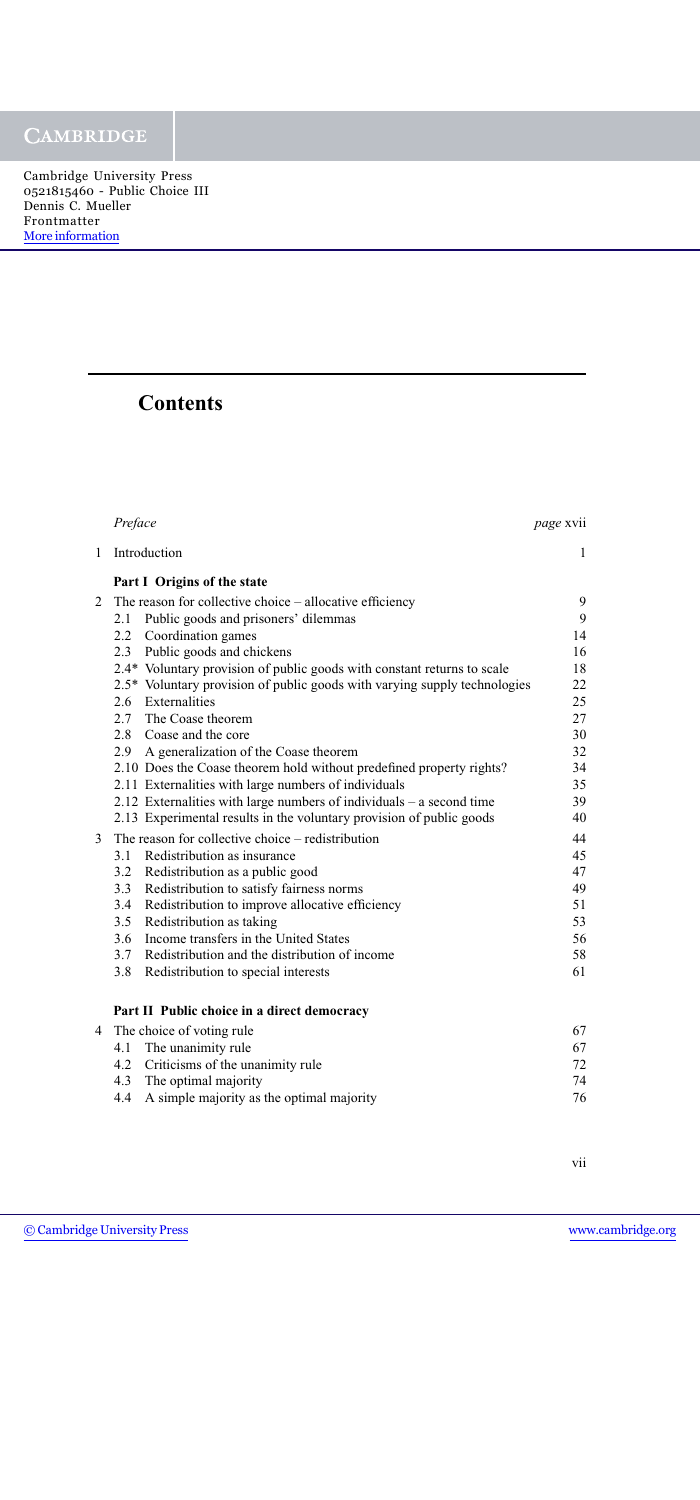#### viii **Contents**

| 5 |                                                 | Majority rule $-$ positive properties                                  | 79  |
|---|-------------------------------------------------|------------------------------------------------------------------------|-----|
|   | 5.1                                             | Majority rule and redistribution                                       | 79  |
|   | 5.2                                             | Cycling                                                                | 84  |
|   | $5.3*$                                          | The median voter theorem $-$ one-dimensional issues                    | 85  |
|   | 5.4                                             | Majority rule and multidimensional issues                              | 87  |
|   | $5.5*$                                          | Proof of the median voter theorem – multidimensional case              | 92  |
|   | 5.6                                             | Majority rule equilibria when preferences are not defined in           |     |
|   |                                                 | spatial terms                                                          | 94  |
|   | $5.7*$                                          | Proof of extremal restriction – majority rule theorem                  | 95  |
|   | 5.8                                             | Restrictions on preferences, on the nature and number of issues, and   |     |
|   |                                                 | on the choice of voting rule that can induce equilibria                | 97  |
|   |                                                 | 5.8.1 Preference homogeneity                                           | 97  |
|   |                                                 | 5.8.2 Homogeneous preferences and qualified majority rules             | 99  |
|   |                                                 | 5.8.3 The relationship between numbers of issues and alternatives      |     |
|   |                                                 | and the required majority                                              | 103 |
|   | 5.9                                             | Logrolling                                                             | 104 |
|   |                                                 | 5.10* Logrolling and cycling                                           | 108 |
|   |                                                 | 5.11 Testing for logrolling                                            | 109 |
|   |                                                 | 5.12 Agenda manipulation                                               | 112 |
|   |                                                 | 5.12.1 Agenda control in a spatial environment                         | 112 |
|   | 5.12.2 Agenda control in a divide-the-cake game |                                                                        |     |
|   |                                                 | 5.13 Why so much stability?                                            | 114 |
|   |                                                 | 5.13.1 Issues are indeed of one dimension                              | 115 |
|   |                                                 | 5.13.2 Voting one dimension at a time                                  | 116 |
|   |                                                 | 5.13.3 Logrolling equilibria                                           | 118 |
|   |                                                 | 5.13.4 Empirical evidence of cycling                                   | 120 |
|   |                                                 | 5.13.5 Experimental evidence of cycling                                | 123 |
| 6 |                                                 | Majority rule – normative properties                                   | 128 |
|   | 6.1                                             | Condorcet's jury theorem                                               | 128 |
|   | 6.2                                             | May's theorem on majority rule                                         | 133 |
|   | $6.3*$                                          | Proof of May's theorem on majority rule                                | 135 |
|   | 6.4                                             | The Rae-Taylor theorem on majority rule                                | 136 |
|   | 6.5                                             | Assumptions underlying the unanimity rule                              | 137 |
|   | 6.6                                             | Assumptions underlying the two rules contrasted                        | 138 |
|   | 6.7                                             | The consequences of applying the rules to the "wrong" issues           | 140 |
|   |                                                 | 6.7.1 Deciding improvements in allocative efficiency via majority rule | 140 |
|   |                                                 | 6.7.2 Deciding redistribution by unanimity                             | 143 |
|   | 6.8                                             | Conclusions                                                            | 144 |
|   |                                                 |                                                                        |     |
| 7 |                                                 | Simple alternatives to majority rule                                   | 147 |
|   | 7.1                                             | The alternative voting procedures defined                              | 147 |
|   | 7.2                                             | The procedures compared - Condorcet efficiency                         | 148 |
|   | 7.3                                             | The procedures compared - utilitarian efficiency                       | 151 |
|   | 7.4                                             | The Borda count                                                        | 152 |
|   |                                                 | 7.4.1 Axiomatic properties                                             | 152 |
|   |                                                 | 7.4.2 The Borda count and the "tyranny of the majority"                | 154 |
|   |                                                 | 7.4.3 The Borda count and strategic manipulation                       | 155 |
|   | 7.5                                             | Approval voting                                                        | 156 |
|   | 7.6                                             | Implications for electoral reform                                      | 157 |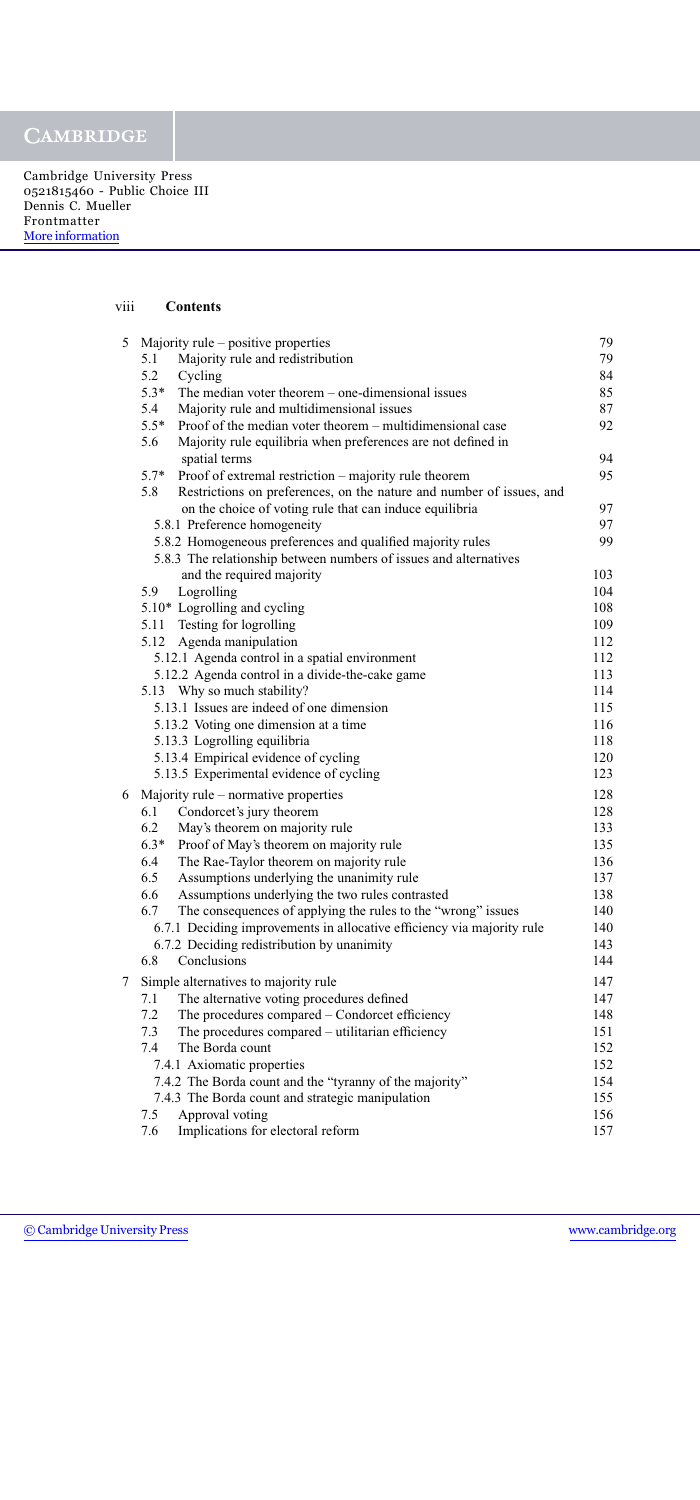|    | <b>Contents</b>                                                                                       | 1X         |
|----|-------------------------------------------------------------------------------------------------------|------------|
|    | 8 Complicated alternatives to majority rule                                                           | 159        |
|    | 8.1 The demand-revealing process                                                                      | 160        |
|    | 8.1.1 The mechanics of the process                                                                    | 160        |
|    | 8.1.2 Vernon Smith's auction mechanism                                                                | 168        |
|    | 8.2 Point voting                                                                                      | 169        |
|    | 8.3* An explication of the Hylland-Zeckhauser point-voting procedure                                  | 170        |
|    | 8.4 Voting by veto                                                                                    | 174        |
|    | A comparison of the procedures<br>8.5                                                                 | 179        |
| 9  | Exit, voice, and disloyalty                                                                           | 182        |
|    | The theory of clubs<br>9.1                                                                            | 183        |
|    | 9.2 Voting-with-the-feet                                                                              | 186        |
|    | Global optimality via voting-with-the-feet<br>9.3                                                     | 189        |
|    | 9.4* Clubs and the core                                                                               | 194        |
|    | 9.5 Voting-with-the-feet: empirical evidence                                                          | 199        |
|    | 9.6<br>Voluntary association, allocational efficiency, and distributional                             |            |
|    | equity                                                                                                | 202        |
|    | 9.7 The theory of revolution                                                                          | 204        |
|    | Part III Public choice in a representative democracy                                                  |            |
| 10 | Federalism                                                                                            | 209        |
|    | 10.1 The logic of federalism                                                                          | 209        |
|    | 10.1.1 The assignment problem                                                                         | 209        |
|    | 10.1.2 Federalism with geographic representation                                                      | 212        |
|    | 10.2 Why the size of government may be "too large" under federalism                                   | 213        |
|    | 10.2.1 Logrolling                                                                                     | 213        |
|    | 10.2.2 Universalism                                                                                   | 215        |
|    | 10.3 Intergovernmental grants under federalism                                                        | 215        |
|    | 10.3.1 Intergovernmental grants to achieve Pareto optimality                                          | 216        |
|    | 10.3.2 The empirical evidence on intergovernmental grants                                             | 221        |
|    | 10.4 Why the size of government may be "too large" and "too small"                                    |            |
|    | under federalism                                                                                      | 223        |
|    | 10.5 The problem of centralization under federalism                                                   | 227        |
| 11 | Two-party competition $-$ deterministic voting                                                        | 230        |
|    | 11.1 Outcomes under two-party democracy                                                               | 231        |
|    | 11.2 Two-party competition in a constrained policy space                                              | 236        |
|    | 11.2.1 The uncovered set                                                                              | 236        |
|    | 11.2.2 The uncovered set with high valence issues                                                     | 240        |
|    | 11.3 Relaxing the assumptions of the Downsian model                                                   | 241        |
|    | 11.3.1 Candidates have preferences over policies<br>11.3.2 Candidates can enter and exit the contests | 241<br>242 |
|    | 11.4 Testing the median voter hypothesis                                                              | 243        |
|    | 11.5 Are local public expenditures public or private goods?                                           | 246        |
|    | Two-party competition $-$ probabilistic voting                                                        | 249        |
| 12 | 12.1 Instability with deterministic voting                                                            | 249        |
|    | 12.2 Equilibria under probabilistic voting                                                            | 252        |
|    | 12.3 Normative characteristics of the equilibria                                                      | 253        |
|    | 12.4 Equilibria with interest groups                                                                  | 255        |
|    |                                                                                                       |            |

12.5 An application to taxation 257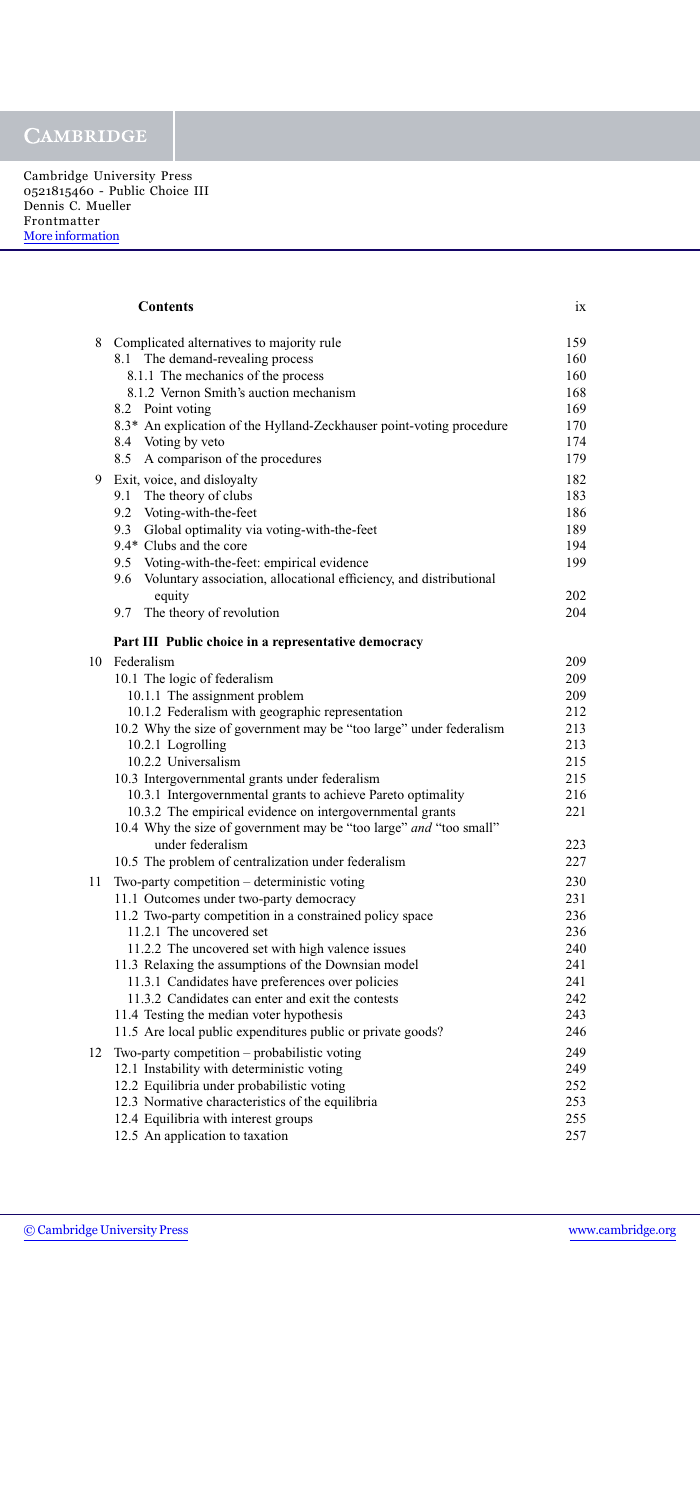#### x **Contents**

|    | 12.5.1 The logic                                                     | 257 |
|----|----------------------------------------------------------------------|-----|
|    | 12.5.2 The evidence                                                  | 259 |
|    | 12.6 Commentary                                                      | 260 |
| 13 | Multiparty systems                                                   | 264 |
|    | 13.1 Two views of representation                                     | 264 |
|    | 13.2 Selecting a representative body of legislators                  | 265 |
|    | 13.3 Proportional representation in practice                         | 266 |
|    | 13.4 Electoral rules                                                 | 266 |
|    | 13.4.1 The Hare, Droop, Imperiali, d'Hondt, and Sainte-Lagué         |     |
|    | formulas                                                             | 267 |
|    | 13.4.2 The single-transferable vote (STV)                            | 269 |
|    | 13.4.3 Limited voting                                                | 270 |
|    | 13.4.4 Single-nontransferable-vote systems (SNTV)                    | 271 |
|    | 13.5 Electoral rules and the number of parties                       | 271 |
|    | 13.6 Electoral rules and the degree of proportionality               | 276 |
|    | 13.7 The goals of parties                                            | 278 |
|    | 13.7.1 Coalition theories with a one-dimensional issue space         | 280 |
|    | 13.7.2 Coalition theories with two- or more-dimensional issue spaces | 285 |
|    | 13.7.2.1 The political heart                                         | 285 |
|    | 13.7.2.2 The dimension-by-dimension median                           | 286 |
|    | 13.8 Cabinet stability                                               | 290 |
|    | 13.8.1 The duration of governments                                   | 290 |
|    | 13.8.2 The death of governments                                      | 292 |
|    | 13.8.3 Summary                                                       | 295 |
|    | 13.9 Social stability                                                | 295 |
|    | 13.10 Strategic voting                                               | 296 |
|    | 13.10.1 Strategic voting under the plurality rule                    | 296 |
|    | 13.10.2 Strategic voting in multiparty systems                       | 297 |
|    | 13.11 Commentary                                                     | 298 |
| 14 | The paradox of voting                                                | 303 |
|    | 14.1 The rational voter hypothesis                                   | 304 |
|    | 14.1.1 Expected utility maximization                                 | 304 |
|    | 14.1.2 A taste for voting                                            | 306 |
|    | 14.1.3 Voting as a game of cat and mouse                             | 306 |
|    | 14.1.4 The rational voter as minimax-regret strategist               | 307 |
|    | 14.2 The rational voter hypothesis: the evidence                     | 308 |
|    | The expressive voter hypothesis<br>14.3                              | 320 |
|    | The ethical voter hypothesis<br>14.4                                 | 322 |
|    | 14.5<br>Ethical preferences as selfish behavior                      | 325 |
|    | 14.6<br>The selfish voter                                            | 326 |
|    | 14.7<br>Summary and implications                                     | 329 |
| 15 | Rent seeking                                                         | 333 |
|    | The theory of rent seeking<br>15.1                                   | 333 |
|    | 15.1.1 The basic rent-seeking model with a fixed number of players   | 335 |
|    | 15.1.1.1 Diminishing or constant returns, $r \le 1$                  | 336 |
|    | 15.1.1.2 Increasing returns with $1 < r \le 2$                       | 336 |
|    |                                                                      |     |
|    | 15.1.1.3 Increasing returns with $r > 2$                             | 337 |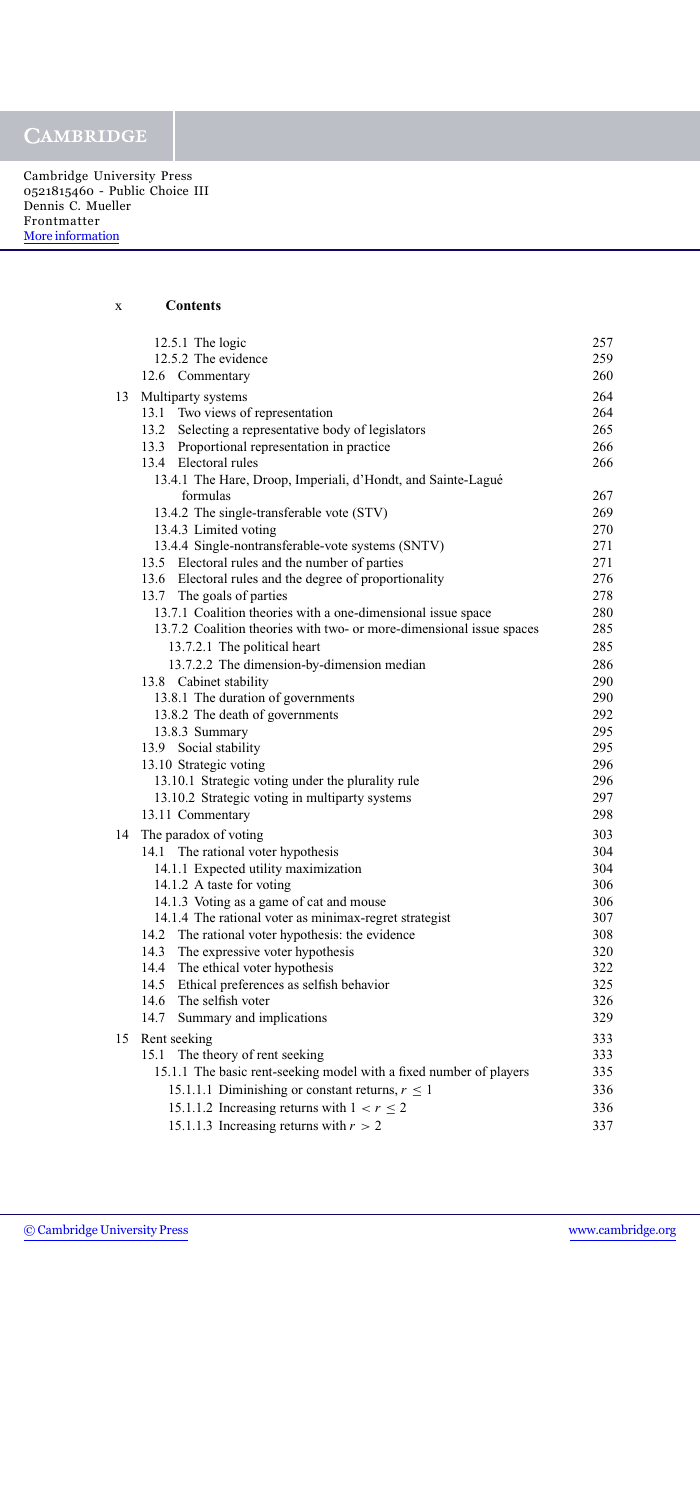|    | <b>Contents</b>                                                                   | X1         |
|----|-----------------------------------------------------------------------------------|------------|
|    | 15.1.2 The impact of free entry                                                   | 337        |
|    | 15.1.3 Rent seeking with sequential investments                                   | 338        |
|    | 15.1.4 Relaxing the assumptions                                                   | 340        |
|    | 15.1.4.1 Risk-neutrality                                                          | 340        |
|    | 15.1.4.2 Rent seeking among groups                                                | 342        |
|    | 15.1.4.3 Rent seeking when the probability of winning is                          |            |
|    | not defined logistically                                                          | 342        |
|    | 15.1.4.4 Designing rent-seeking contests                                          | 342        |
|    | 15.2 Rent seeking through regulation                                              | 343        |
|    | 15.3 Rent seeking and the political process                                       | 347        |
|    | 15.4 Rent seeking through tariffs and quotas                                      | 348        |
|    | 15.4.1 The economic effects of tariffs, quotas, and voluntary                     |            |
|    | export restraints                                                                 | 348        |
|    | 15.4.2 Endogenous protection models                                               | 350        |
|    | 15.4.3 Remaining puzzles                                                          | 353        |
|    | 15.5 Rent seeking in other governmental activities                                | 354        |
|    | 15.6 How large are the welfare losses from rent seeking?                          | 355        |
| 16 | Bureaucracy                                                                       | 359        |
|    | 16.1 Uncertainty, information, and power                                          | 360        |
|    | 16.2 The budget-maximizing bureaucrat                                             | 362        |
|    | 16.2.1 Environment and incentives                                                 | 362        |
|    | 16.2.2 The model                                                                  | 363        |
|    | 16.3 Extensions of the model                                                      | 365        |
|    | 16.3.1 Alternative institutional assumptions                                      | 365        |
|    | 16.3.2 Bargaining between sponsor and bureau                                      | 368        |
|    | 16.4 Alternative behavioral assumptions<br>16.4.1 The slack-maximizing bureaucrat | 368<br>368 |
|    | 16.4.2 The risk-avoiding bureaucrat                                               | 370        |
|    | 16.5 Empirical tests                                                              | 371        |
|    | 16.5.1 Power of the agenda setter                                                 | 371        |
|    | 16.5.2 Cost differences between publicly and privately provided                   |            |
|    | services                                                                          | 373        |
|    | 16.6 The government as Leviathan                                                  | 380        |
|    | 16.6.1 Theory                                                                     | 380        |
|    | 16.6.2 Empirical testing - government expenditures and taxes                      | 382        |
|    | 16.7 Conclusions                                                                  | 384        |
| 17 | Legislatures and bureaucracies                                                    | 386        |
|    | 17.1 The Congressional-dominance model                                            | 386        |
|    | 17.1.1 Congressional dominance through administrative structure                   | 386        |
|    | 17.1.2 Congressional dominance through administrative procedure                   | 388        |
|    | 17.2 The impact of uncertainty and transaction costs                              | 388        |
|    | 17.2.1 Uncertainty and the locus of responsibility                                | 389        |
|    | 17.2.2 Uncertainty, transaction costs, and commitment                             | 389        |
|    | 17.3 Congress and the president                                                   | 391        |
|    | 17.3.1 The legislature controls the president                                     | 391        |
|    | 17.3.2 Presidential control over the legislature                                  | 393        |
|    | 17.3.3 The problem of deadlocks                                                   | 395        |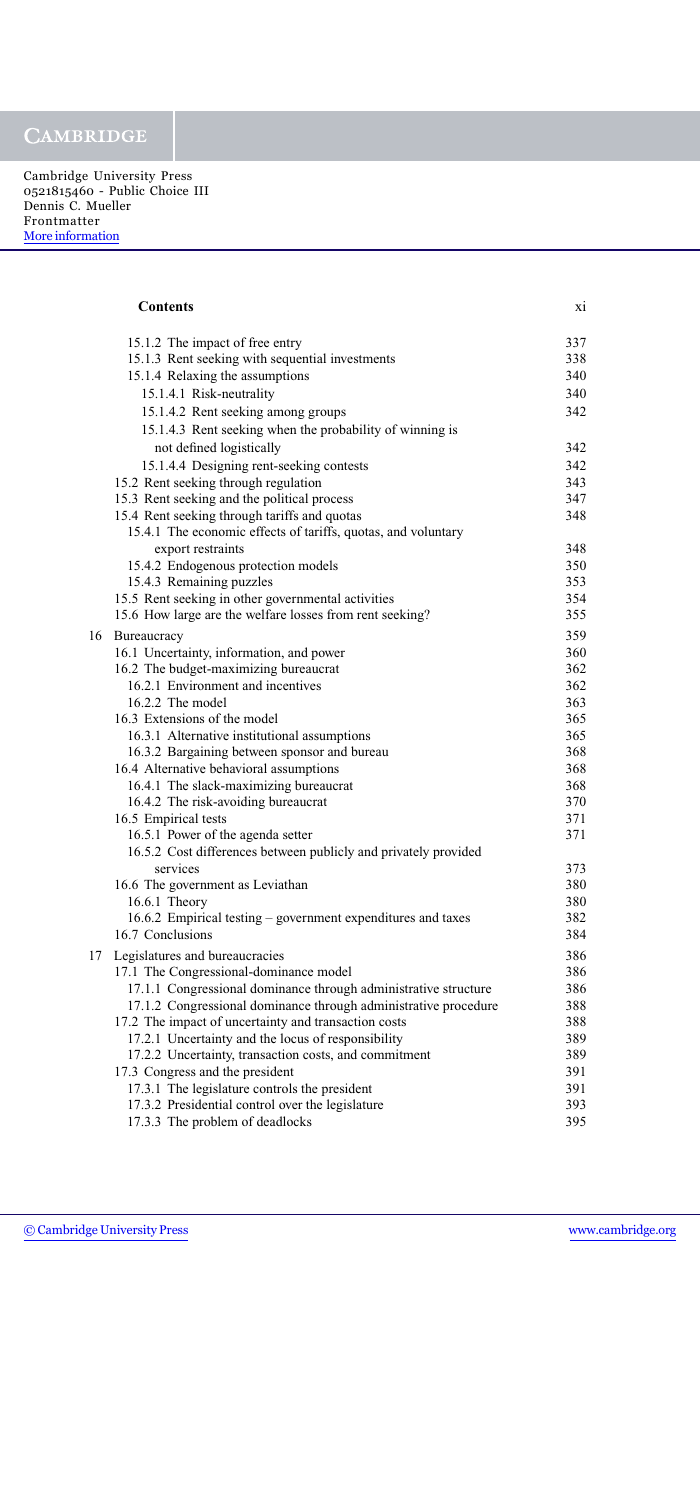#### xii **Contents**

|    | 17.4 Congress, the president, and the judiciary                | 399 |
|----|----------------------------------------------------------------|-----|
|    | 17.4.1 Adding the judiciary to the model                       | 399 |
|    | 17.4.2 The goals of the judiciary                              | 399 |
|    | 17.5 Legislative decision making in the European Union         | 401 |
|    | 17.6 Conclusions                                               | 405 |
| 18 | Dictatorship                                                   | 406 |
|    | 18.1 The origins of dictatorship                               | 407 |
|    | 18.2 The goals of dictators                                    | 409 |
|    | 18.2.1 The consumption of the dictator                         | 409 |
|    | 18.2.2 Power                                                   | 411 |
|    | 18.2.3 Security                                                | 411 |
|    | 18.3 The functioning and survival of dictatorships             | 412 |
|    | 18.3.1 The utility-maximizing dictator                         | 412 |
|    | 18.3.2 Tin pots and totalitarians                              | 413 |
|    | 18.3.3 Selective strategies to survive                         | 414 |
|    | 18.3.4 The dictator's dilemma                                  | 416 |
|    | 18.3.5 The limits of totalitarianism                           | 417 |
|    | 18.4 The rise and decline of dictatorships                     | 417 |
|    | 18.5 Dictatorship and economic performance                     | 420 |
|    | 18.5.1 The relative advantages of dictatorship and democracy   | 420 |
|    | 18.5.2 The relative economic performance of dictatorships      |     |
|    | and democracies                                                | 422 |
|    | 18.5.2.1 A direct test of Wintrobe's model of dictatorship     | 424 |
|    | 18.6 Conclusions                                               | 424 |
|    |                                                                |     |
|    | Part IV Applications and testing                               |     |
| 19 | Political competition and macroeconomic performance            | 429 |
|    | 19.1 Macroeconomic performance and political success           | 429 |
|    | 19.1.1 Vote and popularity functions                           | 429 |
|    | 19.1.2 Whom do voters hold responsible?                        | 433 |
|    | 19.2 Opportunistic politics                                    | 437 |
|    | 19.2.1 With myopic voters                                      | 438 |
|    | 19.2.2 With rational voters                                    | 439 |
|    | 19.3 Partisan politics                                         | 440 |
|    | 19.3.1 Partisan politics with retrospective voters             | 443 |
|    | 19.3.2 Partisan politics with rational, forward-looking voters | 444 |
|    | 19.4 The evidence                                              | 446 |
|    | 19.4.1 Do politicians try to manipulate the macroeconomic      |     |
|    | environment?                                                   | 446 |
|    | 19.4.2 Are there partisan biases?                              | 447 |
|    | 19.4.3 Which theories fit the data best?                       | 451 |
|    | 19.4.4 Additional evidence for the Alesina/Rosenthal model     | 455 |
|    | 19.4.5 Discussion                                              | 456 |
|    | 19.5 Voter behavior                                            | 459 |
|    | 19.5.1 Myopic, retrospective, rational                         | 459 |
|    | 19.5.2 Sociotropic or egotropic                                | 460 |
|    |                                                                |     |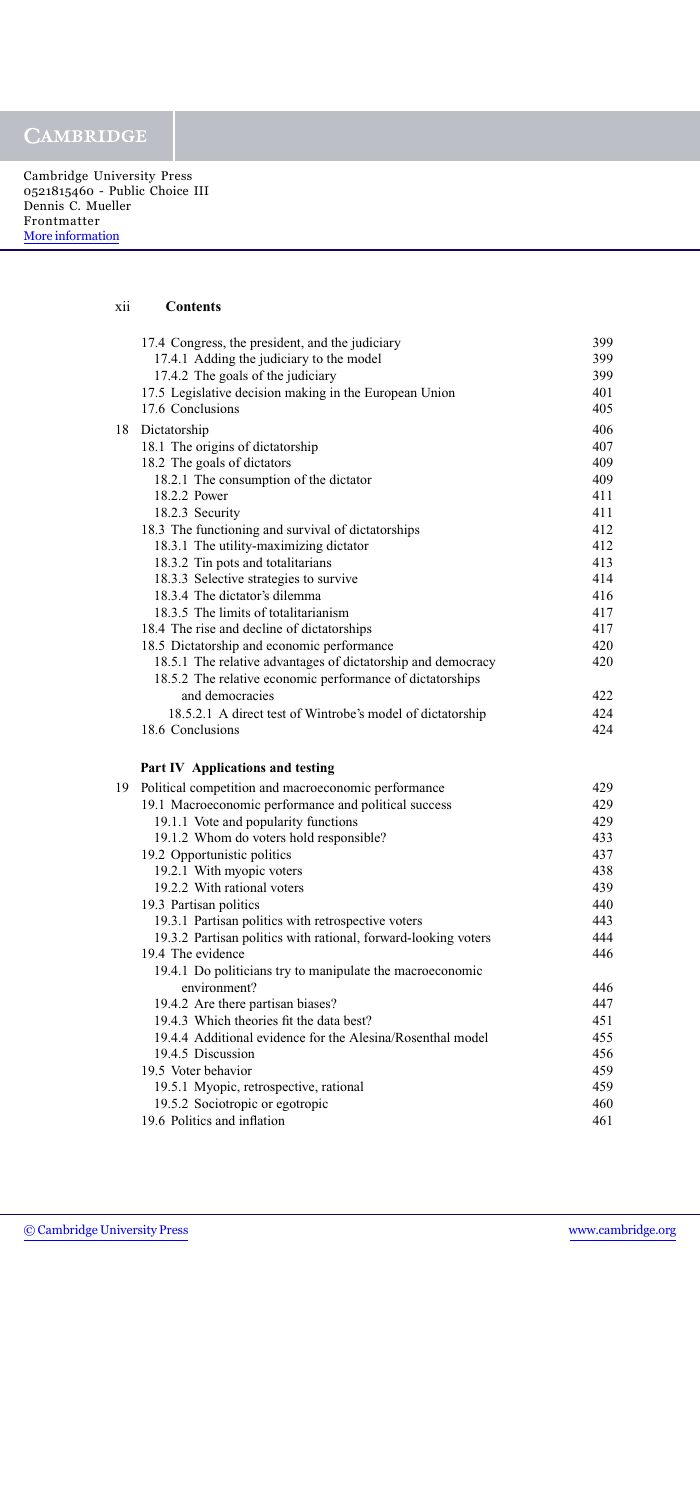|    | <b>Contents</b>                                                       | xiii |
|----|-----------------------------------------------------------------------|------|
|    | 19.6.1 Hypotheses                                                     | 461  |
|    | 19.6.2 The facts                                                      | 462  |
|    | 19.6.3 Central bank independence                                      | 465  |
|    | 19.7 Deficits                                                         | 466  |
|    | 19.7.1 The facts                                                      | 466  |
|    | 19.7.2 Hypotheses                                                     | 466  |
|    | 19.7.2.1 Fiscal illusion and Keynesian delusions                      | 466  |
|    | 19.7.2.2 Political business cycles                                    | 467  |
|    | 19.7.2.3 Partisan effects                                             | 467  |
|    | 19.7.2.4 Government paralysis                                         | 467  |
|    | 19.7.2.5 Budgetary rules                                              | 468  |
|    | 19.7.3 The evidence                                                   | 468  |
|    | 19.8 Reflections                                                      | 469  |
| 20 | Interest groups, campaign contributions, and lobbying                 | 472  |
|    | 20.1 The logic of collective action                                   | 473  |
|    | 20.2 Models of interest group behavior in politics                    | 475  |
|    | 20.2.1 Informative campaigning in a Downsian model                    | 476  |
|    | 20.2.2 Persuasive campaigning in a Downsian model                     | 477  |
|    | 20.3 Empirical studies of the causes and consequences of              |      |
|    | campaign contributions                                                | 481  |
|    | 20.3.1 Votes for a candidate are a function of campaign expenditures  | 481  |
|    | 20.3.2 Determinants of campaign contributions                         | 486  |
|    | 20.3.3 Determinants of representative voting behavior - campaign      |      |
|    | contributions                                                         | 489  |
|    | 20.3.4 Determinants of representative voting behavior – ideology or   |      |
|    | pure survival                                                         | 489  |
|    | 20.3.5 Evaluation                                                     | 493  |
|    | 20.4 Lobbying                                                         | 496  |
|    | 20.5 The welfare effects of interest group activities                 | 497  |
| 21 | The size of government                                                | 501  |
|    | 21.1 The facts                                                        | 501  |
|    | 21.2 Explanations for the size and growth of government               | 506  |
|    | 21.2.1 The government as provider of public goods and eliminator      |      |
|    | of externalities                                                      | 506  |
|    | 21.2.1.1 "Taste variables"                                            | 507  |
|    | 21.2.1.2 Income                                                       | 509  |
|    | 21.2.1.3 The Baumol effect                                            | 510  |
|    | 21.2.2 The government as redistributor of income and wealth           | 511  |
|    | 21.2.2.1 The Meltzer and Richard model                                | 512  |
|    | 21.2.2.2 Additional redistribution-growth-of-government hypotheses    | 514  |
|    | 21.2.2.3 Some logical/empirical difficulties with the redistribution- |      |
|    | growth-of-government hypothesis                                       | 515  |
|    | 21.2.2.4 Direct empirical tests of the redistribution-government-size |      |
|    | hypothesis                                                            | 516  |
|    | 21.2.3 Interest groups and the growth of government                   | 519  |
|    | 21.2.4 Bureaucracy and the growth of government                       | 523  |
|    |                                                                       |      |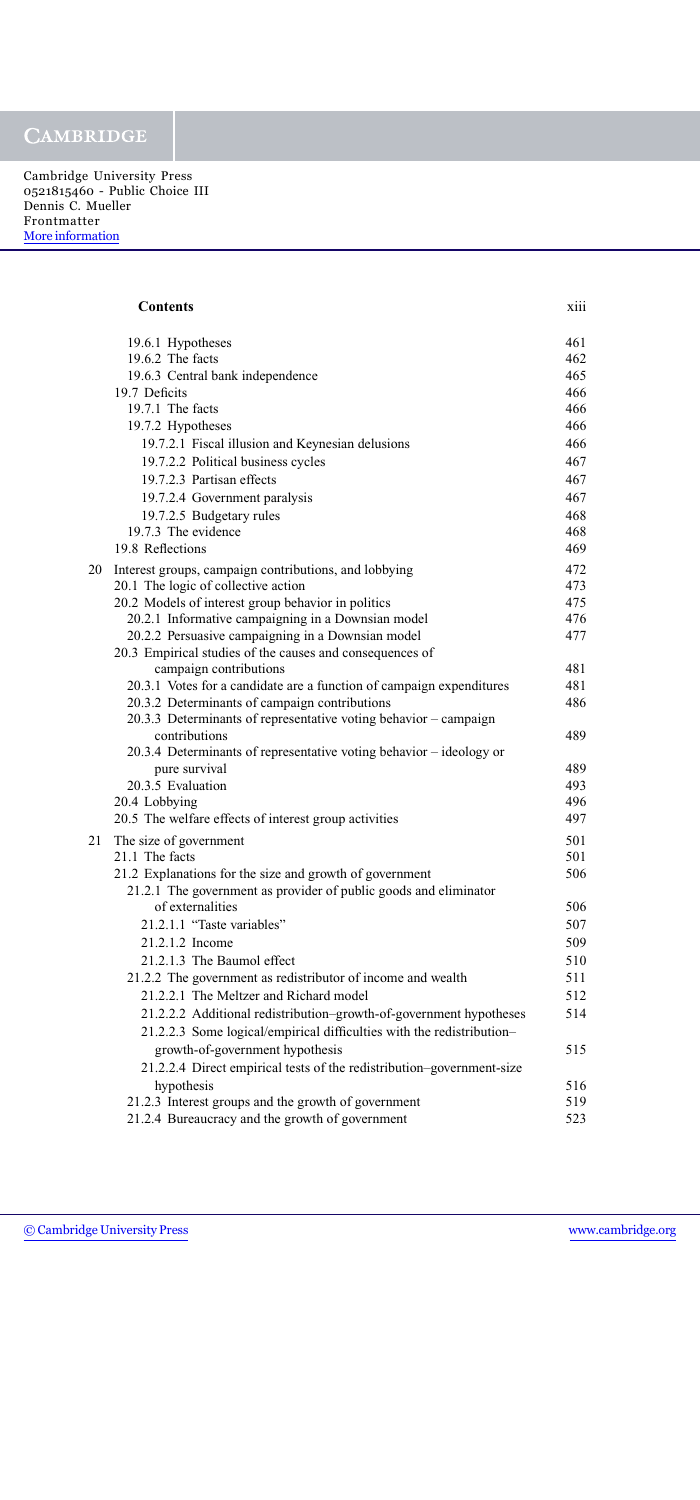#### xiv **Contents**

|    | 21.2.5 Fiscal illusion                                          | 527 |
|----|-----------------------------------------------------------------|-----|
|    | 21.2.6 Tax elasticity                                           | 529 |
|    | 21.3 Conclusions                                                | 530 |
| 22 | Government size and economic performance                        | 535 |
|    | 22.1 The welfare losses from taxation                           | 536 |
|    | 22.2 Government size and black market activity                  | 539 |
|    | 22.3 Government size and corruption                             | 544 |
|    | 22.4 Government size and economic productivity                  | 545 |
|    | 22.5 Government size and economic growth                        | 548 |
|    | 22.5.1 Methodological issues                                    | 548 |
|    | 22.5.2 The evidence                                             | 551 |
|    | 22.6 Government activity and the economic decline of nations    | 554 |
|    | $22.6.1$ The logic                                              | 554 |
|    | 22.6.2 Empirical evidence                                       | 556 |
|    | 22.7 Conclusions                                                | 559 |
|    | Part V Normative public choice                                  |     |
| 23 | Social welfare functions                                        | 563 |
|    | 23.1 The Bergson-Samuelson social welfare function              | 563 |
|    | 23.2 Axiomatic social welfare functions                         | 568 |
|    | 23.2.1 Fleming's social welfare function                        | 568 |
|    | 23.2.2 Harsanyi's social welfare function                       | 569 |
|    | 23.2.3 Two criticisms of Harsanyi's social welfare function     | 571 |
|    | 23.2.3.1 Should individual attitudes toward risk count?         | 571 |
|    | 23.2.3.2 Can individuals agree on a value for $W$ ?             | 572 |
|    | 23.2.4 Ng's social welfare function                             | 575 |
|    | 23.2.5 Nash's and other multiplicative social welfare functions | 576 |
|    | 23.3 What form of social welfare function is best?              | 578 |
| 24 | The impossibility of a social ordering                          | 582 |
|    | 24.1 Logic of the proof                                         | 583 |
|    | 24.2 Relaxing the postulates                                    | 585 |
|    | 24.2.1 Transitivity                                             | 586 |
|    | 24.2.2 Unrestricted domain                                      | 589 |
|    | 24.2.3 Independence of irrelevant alternatives                  | 590 |
|    | 24.3 Strategy-proof social welfare functions                    | 592 |
|    | 24.4 Implications for public choice                             | 595 |
|    | 25 A just social contract                                       | 597 |
|    | 25.1 The social contract                                        | 598 |
|    | 25.2 The two principles of justice                              | 599 |
|    | 25.3 Extensions of the theory to other political stages         | 602 |
|    | 25.4 Critique of the Rawlsian social contract                   | 603 |
|    | 25.4.1 The social contract                                      | 603 |
|    | 25.4.2 The two principles of justice                            | 607 |
|    | 25.4.3 Experimental evidence                                    | 609 |
|    | 25.5 Two utilitarian defenses of the maximin principle          | 609 |
|    | 25.5.1 Maximin as a means to obtain compliance                  | 609 |
|    | 25.5.2 Maximin as a redistribution principle                    | 611 |
|    | 25.6 The social contract as a constitution                      | 612 |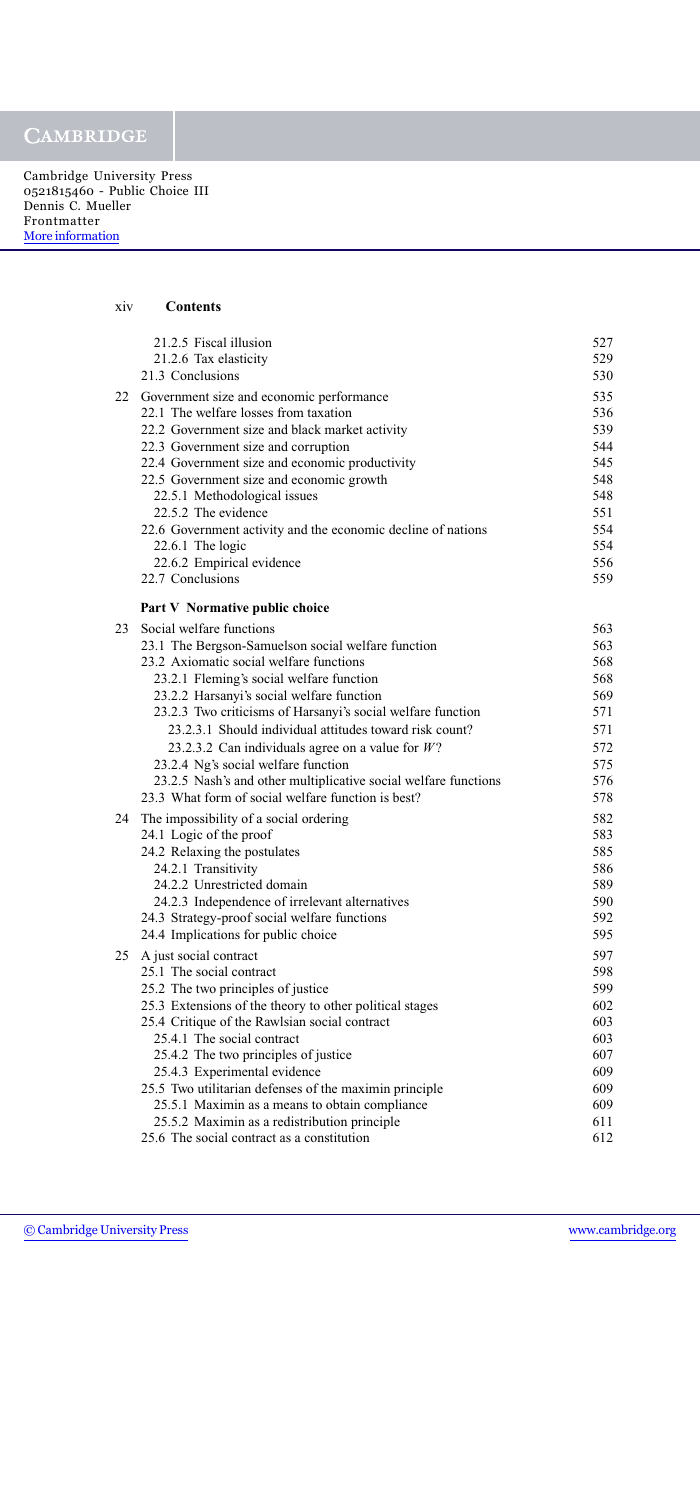| XV |
|----|
|    |

| 26 |                   | The constitution as a utilitarian contract                             | 615 |
|----|-------------------|------------------------------------------------------------------------|-----|
|    | 26.1              | The constitutional context                                             | 616 |
|    | 26.2              | The two-action case                                                    | 617 |
|    |                   | 26.3 The constitutional contract                                       | 619 |
|    |                   | 26.3.1 Optimal collective action with only identity uncertainty        | 620 |
|    |                   | 26.3.2 Optimal collective action with identity and numbers uncertainty | 622 |
|    |                   | 26.3.3 Optimal collective action with identity, numbers, and           |     |
|    |                   | payoff uncertainty                                                     | 624 |
|    | 26.4              | Symmetric and asymmetric bans and obligations                          | 624 |
|    |                   | 26.5 Continuous actions with interdependent utilities                  | 625 |
|    |                   | 26.6 Decision-making costs                                             | 627 |
|    |                   | 26.6.1 Prisoners' dilemmas                                             | 628 |
|    |                   | 26.6.2 Direct conflicts                                                | 631 |
|    |                   | 26.7 Rights and obligations                                            | 631 |
|    |                   | 26.8 Constitutions: contracts or conventions?                          | 634 |
|    |                   | 26.8.1 Constitutions as contracts                                      | 634 |
|    |                   | 26.8.2 Constitutions as conventions                                    | 636 |
|    | 26.8.3 Discussion |                                                                        | 637 |
|    |                   | 26.9 Conclusions regarding two-stage theories of social choice         | 639 |
|    |                   | 26.10 From the normative, two-stage theory of constitutions to         |     |
|    |                   | hypothesis testing                                                     | 640 |
| 27 |                   | Liberal rights and social choices                                      | 643 |
|    | 27.1 The theorem  |                                                                        | 643 |
|    |                   | 27.2 Resolving the paradox                                             | 644 |
|    |                   | 27.2.1 Rights over Pareto                                              | 644 |
|    |                   | 27.2.2 Pareto trades of actions                                        | 646 |
|    |                   | 27.2.3 Pareto trades of rights                                         | 648 |
|    |                   | 27.3 Rights over social states versus rights over actions              | 650 |
|    |                   | 27.4 Liberal rights and obligations                                    | 651 |
|    |                   | 27.5 Constitutional rights and liberal rights                          | 652 |
|    |                   | Part VI What have we learned?                                          |     |
| 28 |                   | Has public choice contributed anything to the study of politics?       | 657 |
|    | 28.1              | The failures of rational actor models of politics                      | 658 |
|    |                   | 28.2 The rational choice approach to modeling                          | 659 |
|    | 28.3              | The prediction of cycling                                              | 662 |
|    | 28.4              | The predictions of spatial models                                      | 663 |
|    | 28.5              | Predicting voting and free-riding                                      | 666 |
|    | 28.6              | Can public choice contribute to the positive study of                  |     |
|    |                   | political institutions?                                                | 668 |
|    | 28.7              | Has public choice contributed anything to the normative study          |     |
|    |                   | of political institutions?                                             | 670 |
|    | 28.8              | Conclusions                                                            | 671 |
| 29 |                   | Allocation, redistribution, and public choice                          | 675 |
|    |                   |                                                                        |     |
|    | References        |                                                                        | 683 |
|    | Name index        |                                                                        | 749 |
|    | Subject index     |                                                                        | 763 |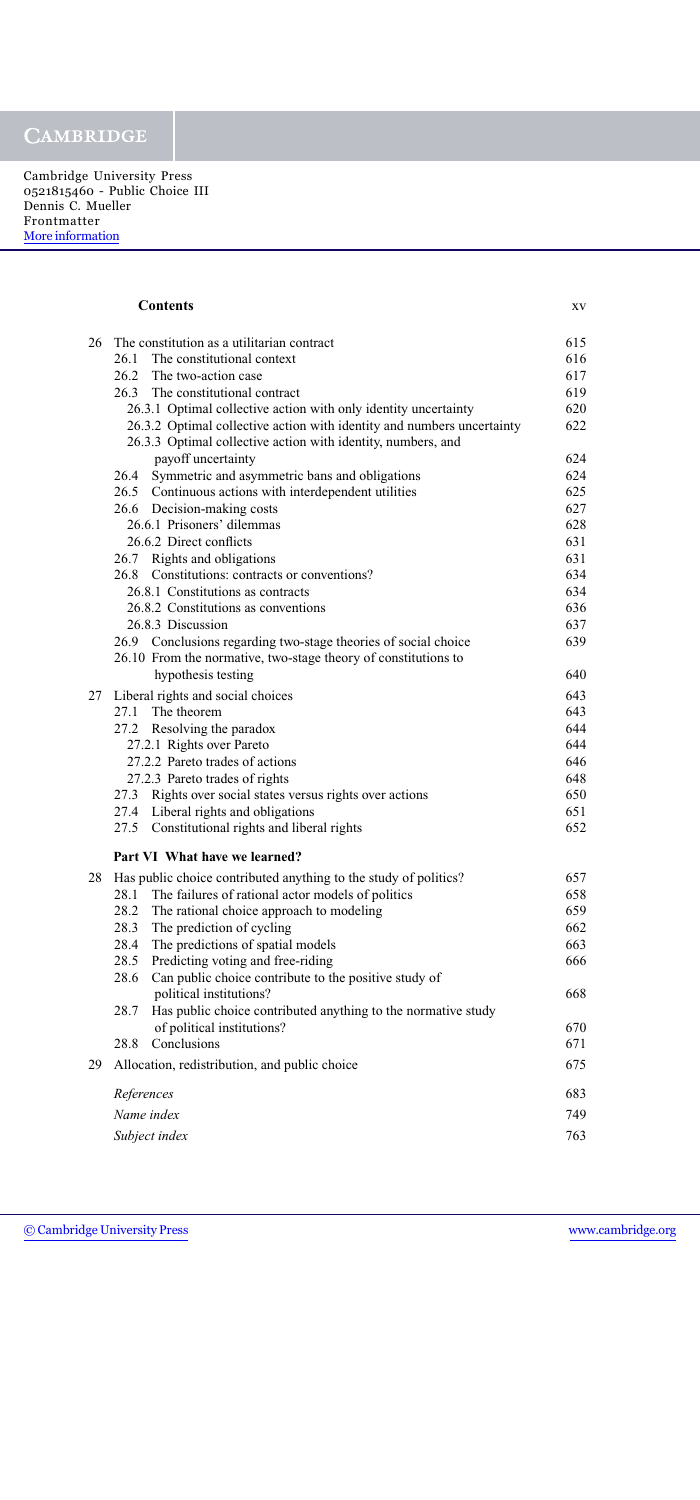### **Preface**

This book is a revision of *Public Choice II*. In revising the book, I have largely retained the structure of *Public Choice II* – most of the material contained in that volume reappears in this one. In some cases, this has resulted in very modest changes in a chapter and in quite substantial changes in others. Several new chapters have been written to cover topics that have cropped up or increased in importance since the previous edition was written. I have also attempted to retain the same level of difficulty as the previous version. Because the literature has become continuously more theoretical and mathematical, more mathematics appears in the new material than in the previous text, and the distinction between "easy" and "difficult" sections denoted by a \* has become more arbitrary. Some may question my decision not to drop more material from the previous text, where little new work has appeared, to leave more space for new material. I have chosen not to go this route because I still think of the book as a survey of *all* of the major topics in public choice. That little new has appeared concerning Arrow impossibility theorems in recent years does not imply that the issues raised by this work are any less important, or that they should be omitted in a basic course in public choice – or so I believe.

*Public Choice III* represents a substantial expansion of its predecessor, just as *Public Choice II* was a substantial expansion of its forerunner. Nevertheless, the fraction of the literature covered adequately by *Public Choice III* is far smaller than that of the earlier versions of the text. I fear that many readers will feel that I have done an inadequate job of covering this or that topic, or that I have unfairly neglected some important contributions. I apologize for such omissions. To keep the book within reasonable bounds, I have had to shortchange some questions and authors.

Those familiar with *Public Choice II* may find the following summary of changes helpful.

xvii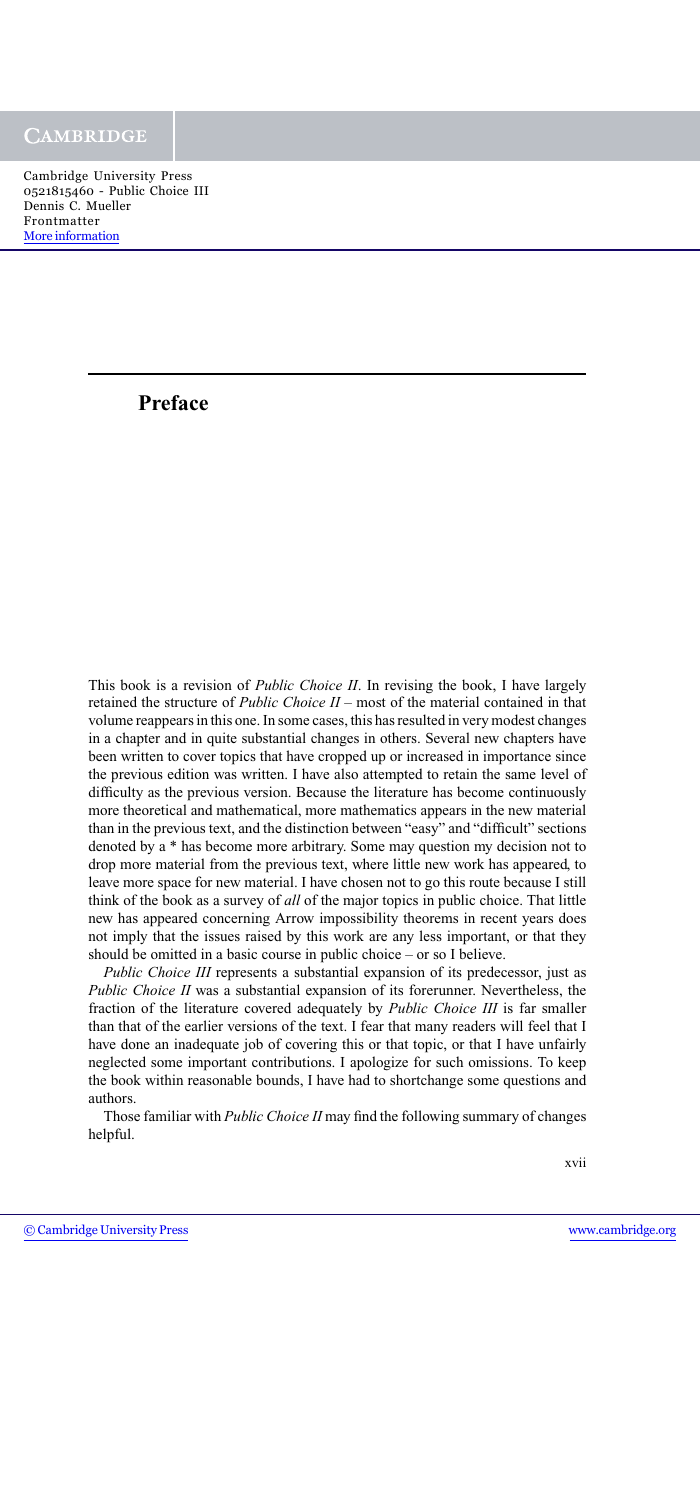| Chapter in PC III | Relationship to PC II                                               |
|-------------------|---------------------------------------------------------------------|
| 1                 | Modest revision of Ch. 1                                            |
| $\overline{c}$    | Revised version of Ch. 2                                            |
| 3                 | Substantial revision of Chs. 3 and 23                               |
| $\overline{4}$    | Revised version of Ch. 4                                            |
| 5                 | Revised version of Ch. 5                                            |
| 6                 | Modest revision of Ch. 6                                            |
| 7                 | Modest revision of Ch. 7                                            |
| 8                 | Modest revision of Ch. 8                                            |
| 9                 | Modest revision of Ch. 9                                            |
| 10                | New chapter                                                         |
| 11                | Revised version of Ch. 10                                           |
| 12                | Revised version of Ch. 11                                           |
| 13                | Substantial revision of Ch. 12                                      |
| 14                | Revised version of Ch. 18                                           |
| 15                | Substantial revision of Ch. 13                                      |
| 16                | Revised version of Ch. 14                                           |
| 17                | New chapter                                                         |
| 18                | New chapter                                                         |
| 19                | Substantial revision of Ch. 15                                      |
| 20                | Substantial revision of Ch. 16 with additional material from Ch. 11 |
| 21                | Revised version of Ch. 17                                           |
| 22                | New chapter                                                         |
| 23                | Modest revision of Ch. 19                                           |
| 24                | Modest revision of Ch. 20                                           |
| 25                | Revised version of Ch. 21                                           |
| 26                | Substantial revision of Ch. 22, almost a new chapter                |
| 27                | New chapter that expands the material from Sec. C of old Ch. 20     |
| 28                | New chapter                                                         |
| 29                | Modest revision of Ch. 24                                           |

#### xviii **Preface**

I would like to thank several authors and publishers who have been kind enough to allow me to reproduce a figure or table from one of their publications.

- 1. Material from tables 1 and 3 in Avinash Dixit and Mancur Olson. 2000. "Does Voluntary Participation Undermine the Coase Theorem?" *Journal of Public Economics,* 76 (June): 309–35. Elsevier Science.
- 2. Material from tables 1 and 3 in Åsa Hansson and Charles Stuart. Forthcoming. "Peaking of Fiscal Sizes of Government," *European Journal of Political Economy*. Elsevier Science.
- 3. Figures 5.7b, 5.13, and 5.20b from Richard D. McKelvey and Peter C. Ordeshook. 1987. "A Decade of Experimental Research of Spatial Models of Elections and Committees," in J. M. Enelow and M. J. Hinich, eds. *Advances in the Spatial Theory of Voting*. Cambridge: Cambridge University Press, pp. 99–144.
- 4. Material from table in Norman Schofield. 1993. "Political Competition in Multiparty Coalition Governments," *European Journal of Political Research,* 23: 1–3. Kluwer Academic Publishers.